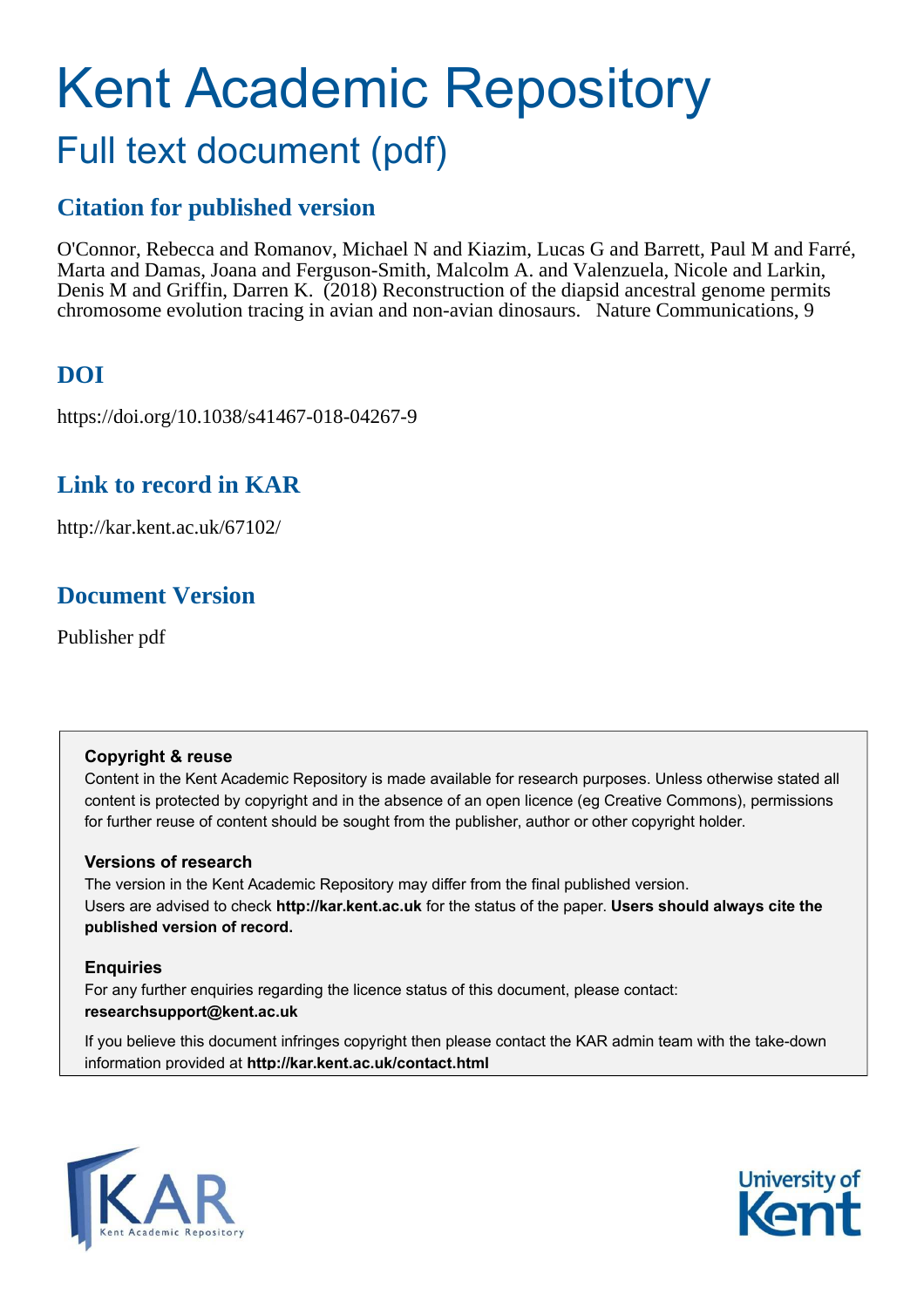

# ARTICLE

DOI: 10.1038/s41467-018-04267-9 **OPEN**

# Reconstruction of the diapsid ancestral genome permits chromosome evolution tracing in avian and non-avian dinosaurs

Rebecca E. O'Conno[r](http://orcid.org/0000-0002-4270-970X)⋒<sup>1</sup>, Michael N. Romano[v](http://orcid.org/0000-0003-3584-4644)⋒<sup>[1](http://orcid.org/0000-0003-3584-4644)</sup>, Lucas G. Kiazi[m](http://orcid.org/0000-0001-6498-0421)⋒<sup>1</sup>, Paul M. Barre[t](http://orcid.org/0000-0003-0412-3000)t⋒<sup>[2](http://orcid.org/0000-0003-0412-3000)</sup>, Marta Farr[é](http://orcid.org/0000-0001-9170-5767)⋒<sup>[3](http://orcid.org/0000-0001-9170-5767)</sup>, Joana Dama[s](http://orcid.org/0000-0003-4857-2510)⋒<sup>[3](http://orcid.org/0000-0003-4857-2510)</sup>, M[a](http://orcid.org/0000-0003-1148-631X)lcolm Ferguso[n](http://orcid.org/0000-0001-7595-3226)-Smith<sup>4</sup>, Nicole Valenzuela⋒<sup>5</sup>, Denis M. Larkin⋒<sup>3</sup> & Darren K. Griffin⋒<sup>[1](http://orcid.org/0000-0001-7595-3226)</sup>

Genomic organisation of extinct lineages can be inferred from extant chromosome-level genome assemblies. Here, we apply bioinformatic and molecular cytogenetic approaches to determine the genomic structure of the diapsid common ancestor. We then infer the events that likely occurred along this lineage from theropod dinosaurs through to modern birds. Our results suggest that most elements of a typical 'avian-like' karyotype (40 chromosome pairs, including 30 microchromosomes) were in place before the divergence of turtles from birds ~255 mya. This genome organisation therefore predates the emergence of early dinosaurs and pterosaurs and the evolution of flight. Remaining largely unchanged interchromosomally through the dinosaur–theropod route that led to modern birds, intrachromosomal changes nonetheless reveal evolutionary breakpoint regions enriched for genes with ontology terms related to chromatin organisation and transcription. This genomic structure therefore appears highly stable yet contributes to a large degree of phenotypic diversity, as well as underpinning adaptive responses to major environmental disruptions via intrachromosomal repatterning.

<sup>&</sup>lt;sup>1</sup> School of Biosciences, University of Kent, Canterbury, Kent CT2 7NJ, UK. <sup>2</sup> Department of Earth Sciences, Natural History Museum, Cromwell Road, London SW7 5BD, UK.<sup>3</sup> Department of Comparative Biomedical Sciences, Royal Veterinary College, University of London, London NW1 0TU, UK.<sup>4</sup> Department of Veterinary Medicine, Cambridge University, Cambridge CB3 OES, UK.<sup>5</sup> Department of Ecology, Evolution, and Organismal Biology, Iowa State University, Iowa, IA 50011, USA. These authors contributed equally: Denis M. Larkin, Darren K. Griffin. These authors jointly supervised this work: Denis M. Larkin, Darren K. Griffin. Correspondence and requests for materials should be addressed to D.K.G. (email: d.k.griffi[n@kent.ac.uk\)](mailto:d.k.griffin@kent.ac.uk)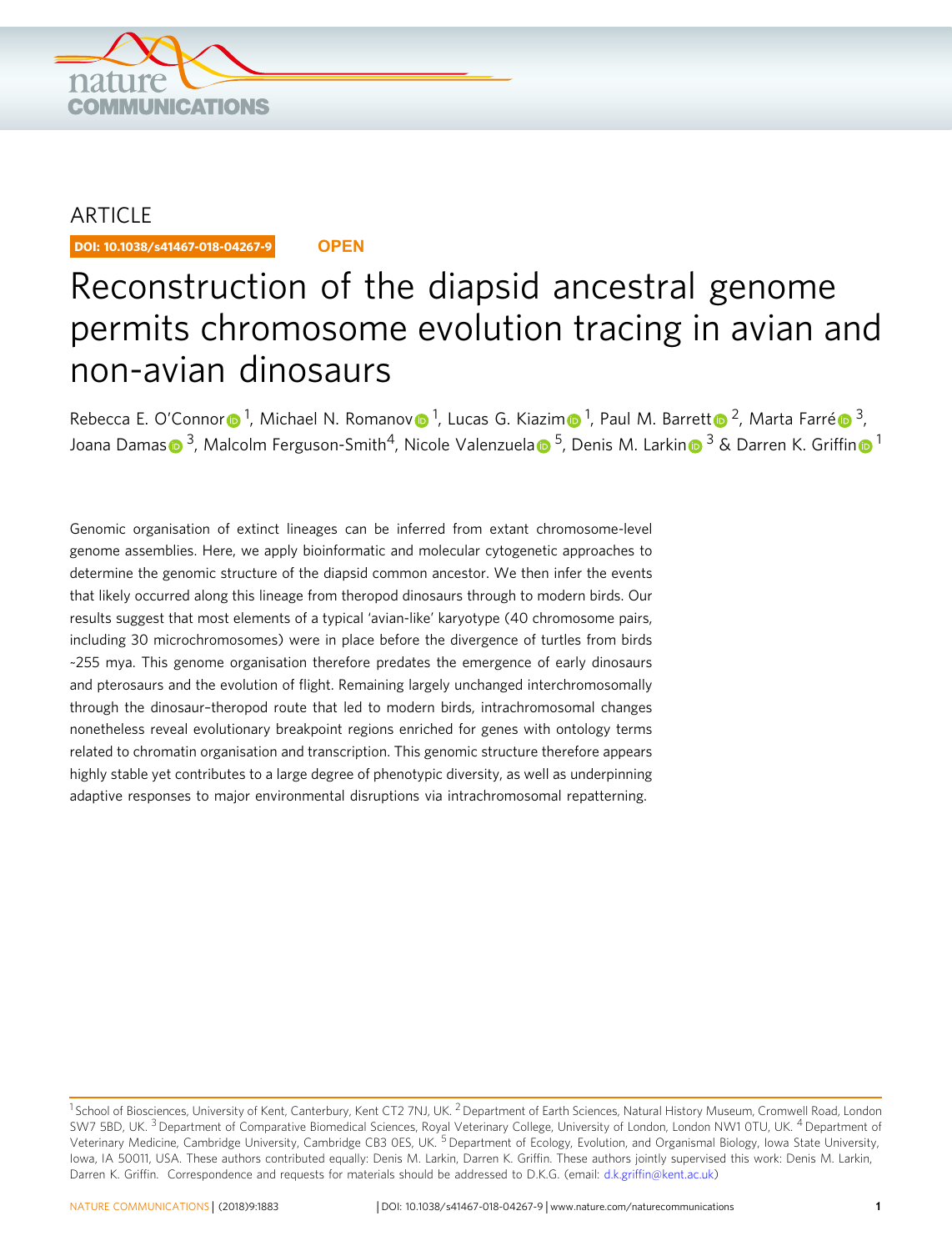I n the absence of cellular material and DNA from biological samples of long-extinct, early diverging lineages, data from genome sequence assemblies of extant species can nonetheless facilitate the reconstruction of gross genome structures (karyotypes). This can be achieved provided those assemblies are at, or close to, chromosome level, i.e. one scaffold per chromosome<sup>[1](#page-7-0)</sup>. In a previous study, we analysed (close to) chromosome-level assemblies from six extant birds (and a lizard outgroup) to determine the most likely karyotype of the neornithine ancestor for the macrochromosomes and the neognathe ancestor for the microchromosomes<sup>[2](#page-7-0)</sup>. Recreating the most parsimonious sequence of events that might have led to contemporary genome structures (karyotypes), we determined that chicken (Gallus gallus) was the closest karyotypically to the reconstructed ancestral pattern, with zebra finch (Taeniopygia guttata) and budgerigar (Melopsittacus undulatus) undergoing the most intra- and interchromosomal rearrangements, respectively. In the current study, to reconstruct the most likely karyotype of the diapsid common ancestor (DCA >255 mya), we applied similar approaches, i.e. the multiple-genome rearrangement and analysis (MGRA2) tool. We focussed on the best-quality chromosome-level assemblies of avian and reptilian genomes and a mammalian outgroup. Supplementing bioinformatic data with novel molecular cytogenetic approaches on turtle metaphases, we tested the hypothesis that the typical karyotype seen in neornithine birds underwent few interchromosomal rearrangements since the divergence of turtles from archosaurs (birds and crocodilians) <255 mya. Combining both sets of data, we thence inferred the most parsimonious sequence of events that occurred from the diapsid ancestor, to the archelosaur ancestor<sup>[3](#page-7-0)</sup>, and thence via non-avian theropod dinosaurs to extant birds (see Supplementary Note 1 for divergence times).

Studies of the best-assembled genomes (including chromosome level) also indicate that evolutionary breakpoint regions (EBRs) lie in gene-dense loci, enriched with genes related to lineagespecific biology, transposable elements and other repetitive  $\frac{1}{2}$  sequences<sup>[4](#page-7-0)–[7](#page-7-0)</sup>, while sequences that stay together during evolution (homologous synteny blocks, HSBs) are enriched in develop-mental genes and regulatory elements<sup>[7](#page-7-0)</sup>. While a contribution of random breakage in chromosome evolution<sup>[9](#page-7-0)</sup> cannot be excluded for all (especially smaller) rearrangements that might have neutral effects on phenotypes, multiple evidence has accumulated to suggest that at least the largest HSBs and some EBRs in animal genomes are maintained non-randomly<sup>[4](#page-7-0),[5,10,11](#page-7-0)</sup>. Differences in the composition of their DNA features suggest that, although chromosome aberrations in germ cells may indeed occur in regions more prone to breakage (e.g. recombination hotspots or open chromatin areas), those breaks not disturbing essential genes or providing a selective advantage will more likely be fixed in populations, becoming EBRs<sup>[4](#page-7-0)</sup>. In the current study, we investigated gene content of those EBRs and HSBs identified as being involved in the karyotypic changes from the diapsid ancestor to modern birds and identified genes that may indicate adaptive (EBRs) or conserved (HSBs) phenotypic features or those likely to be involved in gross genomic rearrangement.

Here, we analysed data from the genome assemblies of Car-olina anole lizard (Anolis carolinensis)<sup>[6](#page-7-0)</sup>, chicken (G. gallus)<sup>[7,12](#page-7-0)</sup>, mallard (Anas platyrhynchos)<sup>[8](#page-7-0)</sup>, zebra finch (T. guttata)<sup>[13](#page-7-0)</sup>, and grey short-tailed opossum (Monodelphis domestica)<sup>[14](#page-7-0)</sup>. All of these species have robust chromosome-level assembled genomes. Moreover, M. domestica has a karyotypic structure thought to resemble the mammalian ancestor most closely $14$ . Among other genome assemblies that might have proved useful in our analyses, those generated from alligators and turtles<sup>[15,16](#page-7-0)</sup> were discounted as they are too fragmented, i.e. not close to chromosome level.

Also, near-chromosome-level assemblies for turkey, budgerigar and ostrich were ultimately excluded because our cytogenetic studies in these species (not shown) revealed that the level of fragmentation or misassembles in these genomes had the potential to introduce false breakpoint regions (Supplementary Note 2). Finally, we discounted crocodilians from our molecular analysis, partly because of a relative lack of fluoresence in situ hybridisation (FISH) success of multiple attempts, and partly because all crocodilian species studied have an atypical archelosaur karyotype with no microchromosomes, mostly brought about by fusion $17$ .

Our results suggest that most features of a typical 'avian-like' karyotype were in place before the divergence of birds and turtles, that the predominant mechanism of change thereafter was intrachromosomal rearrangement and that EBRs were enriched for GO terms associated with chromatin modification and chromosome organisation.

## Results

Summary of results. Pairwise sequence alignments permitted visualisation of 397 multispecies HSBs, their orientation in each genome and EBRs between them (listed in Supplementary Data 2). Using MGRA2, we generated 19 contiguous ancestral regions (CARs), roughly correlating to chromosomes, in the most likely ancestral karyotype of the DCA. CAR sizes are given in Supplementary Data 1 and the analysis pipeline is described in Methods. Our analysis of chromosomes from the turtle genome with one of the largest chelonian diploid numbers  $(2n)$  (spiny soft-shelled turtle (Apalone spinifera) ( $2n = 66$ )) revealed little or no evidence of interchromosomal differences between this species and chicken. That is, chicken-derived fluorescent probes highly selected to hybridise across large evolutionary distances<sup>[5](#page-7-0)</sup> plus chromosome painting data provided evidence that most chicken chromosomes  $1-28 + Z$  are each represented by a single-turtle counterpart (see Methods and Supplementary Data 3). Successful hybridisation to the chromosomes of red-eared slider (Trachemys scripta) ( $2n = 50$ ) revealed a karyotype with microchromosomal homeologues either having fused to macrochromosomes or, more likely, having retained the ancestral state of the DCA. Indeed, one of the main technical advances made in this study was the isolation of a probe set that would hybridise directly across species that diverged  $\sim$ 255 mya. More limited success in hybridising to A. *carolinensis* metaphases ( $2n = 36$ ) (Fig. 1) revealed some broad similarities to the DCA established by the bioinformatic approach (see Supplementary Data 3).

FISH analysis suggests avian and turtle chromosomes are precise counterparts. Cross-species hybridisation (zoo-FISH) of chicken bacterial artificial chromosome (BAC) probes previously designed to work in multiple avian species and located sub-telomerically<sup>[5](#page-7-0)</sup>, as well as chicken chromosome paints were successfully hybridised to the chromosomes of A. carolinensis (Carolina anole lizard), as well as two turtles T. scripta and A. spinifera. Results, for the most part, provide evidence that, for avian chromosomes  $1-28 + Z$  (with rare exceptions, e.g. 16 for which we could not generate data), each chicken chromosome is syntenic to the turtle with the largest diploid number, A. spinifera  $(2n = 66)$ . That is, we found little or no evidence of interchromosomal rearrangement, with the exception of rare events, e.g. fusions of chromosome 4 in chicken and chromosome 22 in turtles. For the macrochromosomes and some pools of micro-chromosomes, chromosome paints<sup>[18](#page-7-0)</sup> produced signals cross-species and, for the microchromosomes, selected BAC probes<sup>[5](#page-7-0)</sup> provided strong BAC signals (note, macrochromosomal BACs,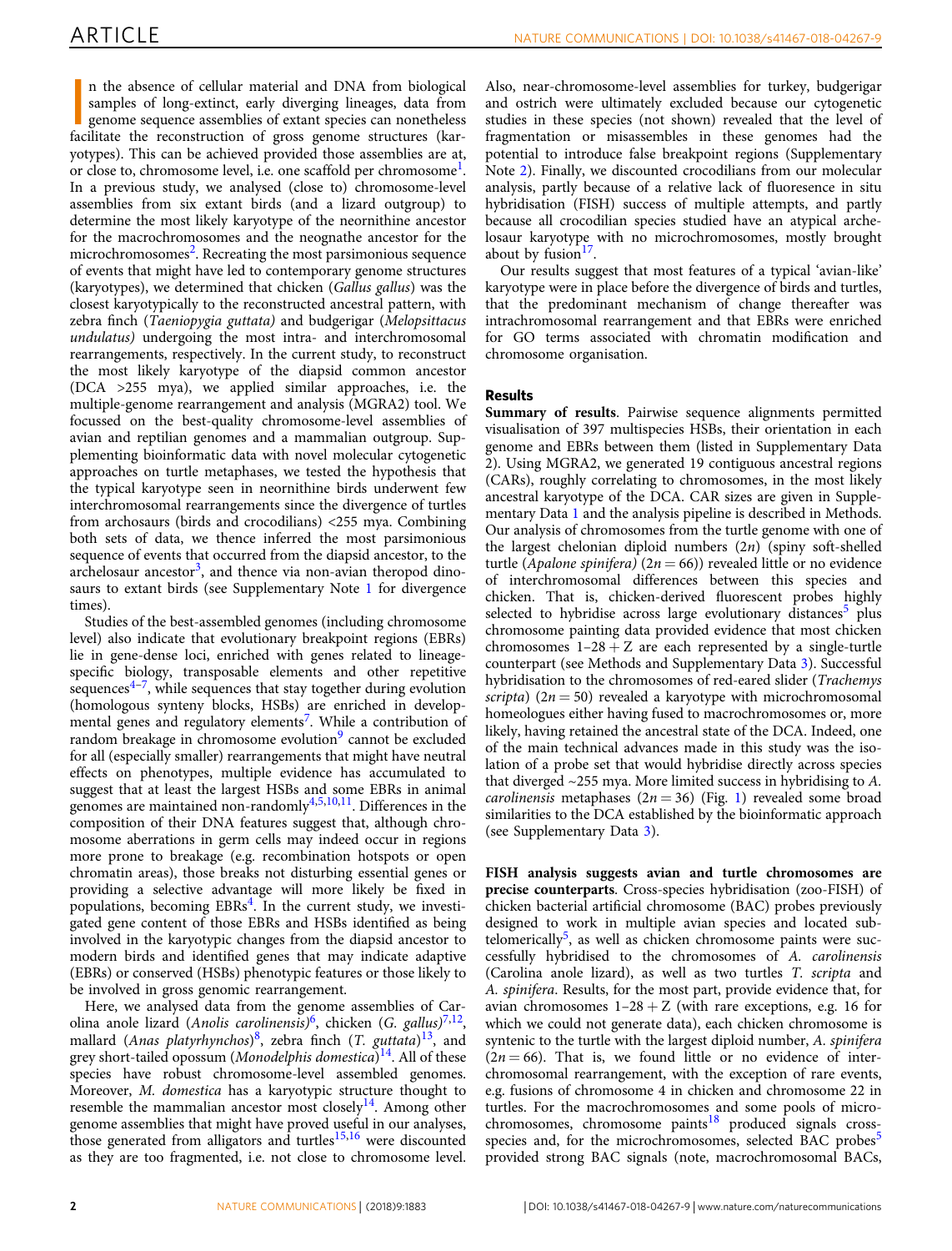<span id="page-3-0"></span>

Fig. 1 Cross-species hybridisation (zoo-FISH) results. Hybridisation of chicken chromosome 23 sub-telomeric BACs to a chicken (2n = 78) and b turtle  $(Apalone spinifera 2n = 66)$  metaphases. This is an example of how most chromosomes studied in birds and turtles (species examined with the highest diploid number) are precise counterparts of one another. All syntenic chromosomes were of similar sizes and morphologies. All chromosomes are labelled in blue (DAPI) with BAC probes labelled in red (Texas Red) and green (FITC), respectively (where signals overlap a little, a yellow/orange colour is seen). Successful strong hybridisation across large evolutionary distances was one of the technical advances of this project. Scale bar applies to both images

despite working well on other avian species, did not produce many successful hybridisations on non-avian reptiles). Specifically, of the microchromosomal BACs, 29 of the original 36 (81%) worked successfully (chromosomes 10–15 and 17–28; 16 not included due to lack of sequence coverage and chromosomes smaller than 28 do not have sequences assigned to them) in both turtle species (all but chromosome 20 had at least one BAC signal) and 17 of 36 (47%) worked in Carolina anole lizard (chromosomes 14, 18, 20, 25, 27 and 28 were not represented). Of those that worked on all species, results revealed that the orthologues of chicken chromosomes 12 and 13 were fused and chromosome 26 attached to chromosome 4 in the red-eared slider and Carolina anole but represented as separate microchromosomes in the spiny soft-shelled turtle (A. spinifera). The chromosome 22 orthologue appeared as a separate chromosome in the Carolina anole, but as fused to the centre of a macrochromosome in the two turtle species. Eight avian microchromosome orthologues for chromosomes 10, 11, 15, 17, 19, 21, 23 and 24, appeared to be conserved as single microchromosomes in all three reptiles studied, and in red-eared slider (T. scripta), chromosomes 14, 18, 25 and 28 were also represented as single microchromosomes, with chromosomes 12, 13 and 26 also as single microchromosomes for spiny soft-shelled turtle. All macrochromosomal assignments confirmed those previously reported for the lizard and for the two turtles. In order to establish that there were no rearrangements between microchromosomes of birds and reptiles, working BACs as close to the telomere as possible were used, and all microchromosomal sizes were measured in comparison to known macrochromosomal size by ImageJ. We cannot preclude the possibility that some interchromosomal events were not detected by our approach; for instance, cryptic translocations could possibly give chromosome paint signals too weak to detect microscopically or be subtelomeric to the BAC used. However the fact that no additional rearrangements other than those already known were detected between A. spinifera (2n = 66) and avian (2n = 80) karyotypes supports our central assertion of identity by descent, in place  $\sim$ 255 mya, with  $\sim$ 7 fissions (presumably at least some, but possibly all) occurring before the emergence of the dinosaurs.

Sequence alignments, multispecies HSBs and EBRs. Pairwise bioinformatic alignments of the chicken, mallard, zebra finch, Carolina anole and grey short-tailed opossum genomes using the Evolution Highway chromosome browser allowed for the visualisation of multispecies HSBs (msHSBs) and their orientation in each genome as well as the identification of EBRs between these msHSBs. These alignments were screened for blocks shared in the five genomes compared, and a total of 397 msHSBs were found. These were distributed across 19 of the 28 sequenced chicken chromosomes available on Evolution Highway: i.e. chromosomes 1–9, 11–13, 15, 18, 20, 24, 26, 27 and Z. The 397 msHSBs were also dispersed on 19 duck chromosomes, 21 zebra finch chromosomes, 10 anole chromosomes, and 8 opossum chromosomes. If we compare the total size of 397 msHSBs relative to the chicken 28 chromosomes available on Evolution Highway, they represented 49% of the total genome length; if we compare these msHSBs to the size of the above 19 chicken chromosomes, they represented about 53% of their combined length.

Using the MGRA2 algorithm, we produced a series of CARs representing the most likely ancestral karyotype of the diapsid common ancestor (DCA). While we cannot be entirely sure that each CAR represents a whole chromosome as MGRA2 will inherently 'break' the chromosome if it cannot find synteny, a total of 19 diapsid ancestral CARs were found, probably representing fewer chromosomes. The number of msHSBs per CAR varied between 2 and 59. A total of 17 chicken chromosomes were aligned to these CARs (chromosomes 1–8, 11–13, 15, 18, 24, 26, 27 and Z) meaning that some microchromosomes were not represented.

Chromosome inversions from DCA to chicken. Reconstructed CARs derived from MGRA2 were subsequently mapped to the extant genomes. The rearrangements between the DCA and chicken were then modelled using maximum parsimony. A total of 49 inversions were identified between the DCA and the chicken genome along with 10 interchromosomal changes (see Supplementary Note 3). Of the interchromosomal rearrangements found, a translocation was identified between orthologues of chicken chromosomes 5 and 20, consistent with the FISH results (Fig. 2, Supplementary Fig. 1). Comparison of the data generated for the DCA and a putative archelosaur common ancestor revealed that the majority of interchromosomal rearrangements occurred to form this basic structure with most intrachromosomal rearrangements (inversions) after (for simplicity, on Fig. 2, all intrachromosomal changes are shown after formation of the basic (archosauromorph common ancestor) pattern) although we cannot rule out the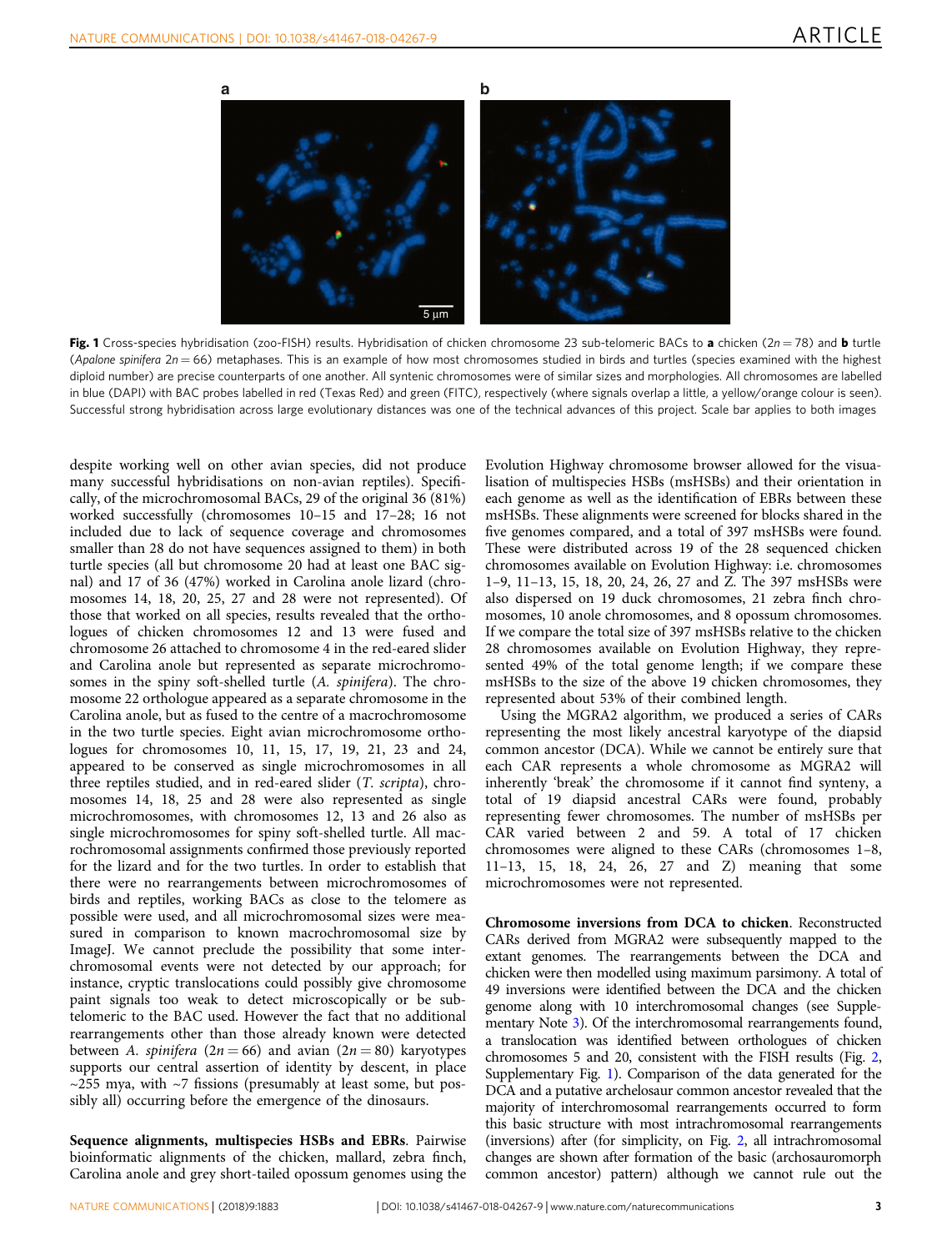<span id="page-4-0"></span>

Diapsid common Archelosaur Typical 'Avian-Like' Karyotype Modern ancestor (DCA) ancestor chicken



Fig. 2 Overall inferred karyotypic changes from the diapsid common ancestor (DCA), through the archosauromorph ancestor, modern chicken ( $2n = 78$ ) arising out of theropod dinosaurs, collating all available lines of evidence, bioinformatic and molecular cytogenetic. The left side shows the 19 CARs including the ancestral microchromosomes, which gives an impression of a higher diploid number greater than 46 (total chromosome number predicted) as we cannot necessarily determine the nature of all the fusions. For simplicity, the intrachromosomal rearrangements (inversions) are all depicted after the archelosaur ancestor, however, a small proportion may have occurred before. The colour scheme is randomly assigned with each chromosome for which we have data given a different colour. Chromosomes for which we do not have FISH data are depicted in grey (e.g. chromosomes 16, 20, 22 and the very smallest microchromosomes). Diapsid common ancestor (DCA): 255 mya; likely 2n = 36-46; 19 CARs identified (some CARs likely fused as single chromosomes, hence this diagram appears as apparently more chromosomes; some chromosomes not covered by sequence assembly; Chromosome 7 orthologue (yellow) attached to three chromosomes, chromosome 26 (dark pink) to the orthologue of chromosome 4). Archelosaur ancestor: <255 mya; likely -2n = 66; most chromosomes syntenic to modern birds; chromosomes without direct evidence (including chromosome 16, 20, 22) depicted in grey. Typical 'Avian-Like' karyotype: likely  $-2n = 80$  (numbering according to chicken genome);  $-7$  fissions; some inversions may have occurred before the pattern was established interchromosomally, but intrachromosomal changes shown separately for clarity. Modern chicken:  $2n = 78$ ; known fusion of chromosome 4 shown (not present in most birds); sex chromosome evolution post Palaeognathae–Neognathae divergence

possibility that some occurred before. Between the DCA and the archosauromorph common ancestor, a fusion most likely occurred to form chromosome 1 and translocations/fissions occurred between avian ancestral CARs that became chromosome 7). Most rearrangements between these two ancestors were nonetheless intrachromosomal with a total of 49 inversions that appear to have occurred between the DCA and the extant chicken genome.

Enrichment of gene ontology terms in msHSBs. Within the 397 multispecies HSBs (msHSBs), significant enrichments were observed for gene ontology (GO) terms relevant to amino acid

transmembrane transport (symport; Supplementary Data 4) and signalling (group enrichment scores, 2.44–2.50 as produced using DAVID Functional Annotation Clustering tool; single GO terms as produced using DAVID Functional Annotation Chart,  $p < 0.05$ , false-discovery rate (FDR) < 5%). Other msHSB-specific GO term enrichments were related to synapse/neurotransmitter transport, nucleoside metabolism and use, cell morphogenesis and cytoskeleton and sensory organ development (group enrichment scores, 1.72–3.02––Supplementary Data 4). For the functional analysis of EBRs, we produced a set of 234 EBRs that were intrinsic to the archosaur common ancestor. Within these, we identified significant enrichments in genes and single GO terms relevant to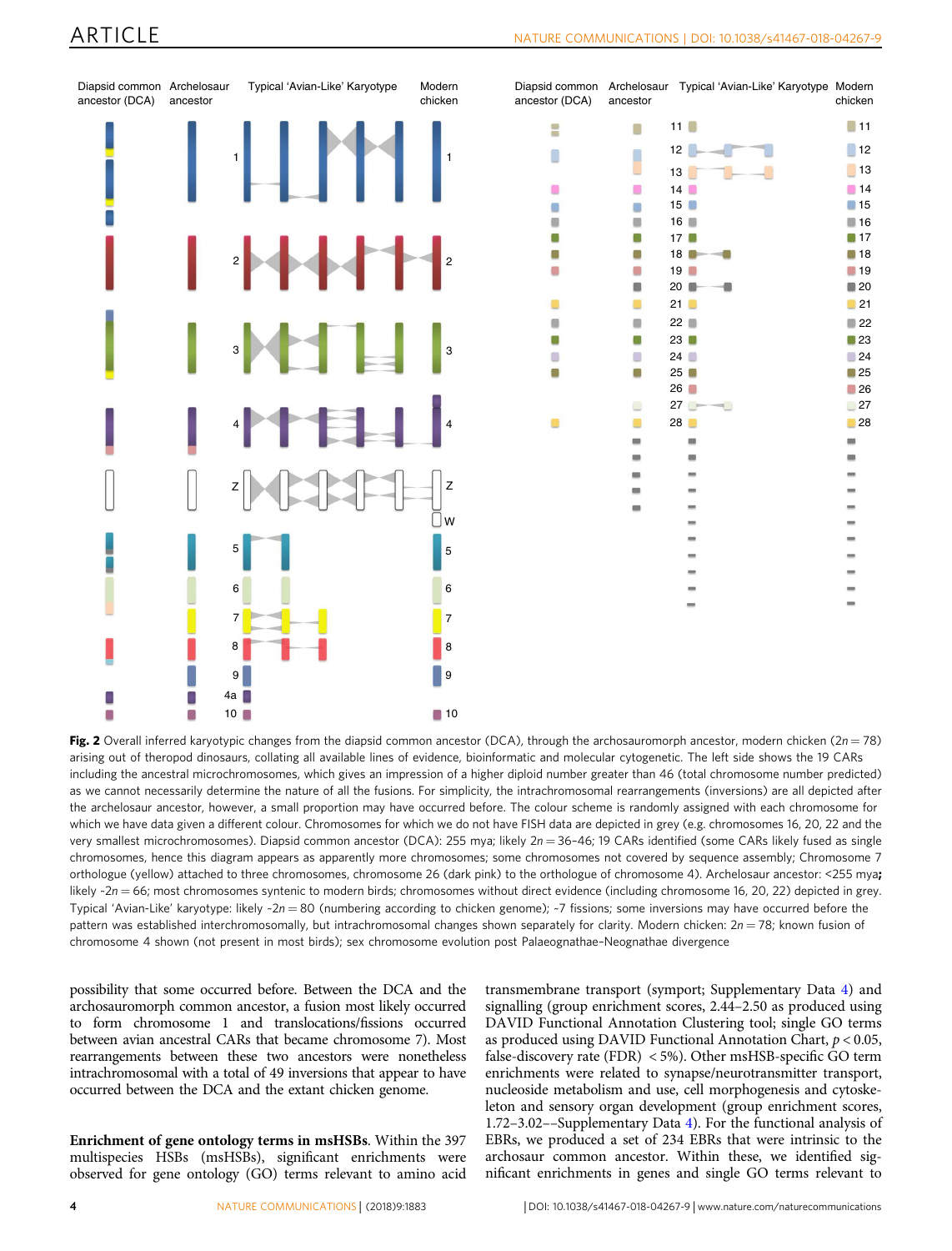

Fig. 3 Representative phylogenetic tree illustrating the lineage investigated in this analysis. For ease of reading, the timelines are not to scale. The major extinction events and the principal findings of this study are highlighted in the context of this phylogeny as follows. (1) DCA karyotype reconstructed by MGRA2 analysis. (2) Cytogenetic analysis revealed the basic 'avian' pattern  $2n = 66$  mostly in place before archelosauria divergence. (3) One lizard (A. caroliensis) studied genomically and cytogenetically. (4) Two turtles (T. scripta and A. spinifera) studied cytogenetically. (5) Crocodilian genomes not considered suitable for analysis because of fragmented genome assemblies and fused chromosomes. (6) Early emerging dinosaurs and pterosaurs probably had at least  $2n = 66$  and up to  $2n = 80$  with typical avian pattern. (7) Theropod dinosaurs and possibly other groups probably had close to  $2n =$ 80 with typical avian pattern. (8) Three avian species  $2n = 78-80$  studied cytogentically and using chromosomal-level genome assemblies.  $\dagger$  extinct lineage

chromatin modification and chromosome organisation, as well as proteasome/signalosome structure  $(p < 0.01, FDR < 5\%$ , Supplementary Data 5). In particular, the first annotation cluster (enrichment score, 4.30) consisted of six genes related to proteasome/signalosome structure within EBRs located on six chicken chromosomes. The second annotation cluster (enrichment score, 1.64) included 15 genes relevant to chromatin modification within 12 EBRs on seven chicken chromosomes, these genes and their functions are listed in Supplementary Data 5.

### **Discussion**

Combining all lines of available evidence (bioinformatic and molecular cytogenetic from this study along with previous findings), a picture emerges of an inferred DCA karyotype with a chromosome number of  $2n = 36-46$ , consistent with that previously proposed $19$  and with most other non-avian, nontestudinate reptiles. Roughly half would have been macro- and half microchromosomes<sup>[6,19](#page-7-0)</sup>. Alföldi et al.<sup>[6](#page-7-0)</sup> found direct synteny at the sequence level between the microchromosomes of A. carolinensis and G. gallus, with all but one lizard microchromosome corresponding to a single chicken microchromosome. Given that the A. carolinensis genome has 12 microchromosomal pairs (that are mostly syntenic to chicken chromosomes<sup>[6](#page-7-0)</sup>) compared to the 28–30 seen in most birds, the most likely explanation is that these were present in the DCA, the remainder evolving thereafter by fission<sup>[6](#page-7-0)</sup> to at least 2*n* = 66. Our current data suggest that interchromosomal rearrangement largely ceased thereafter, with the exception of  $~1$  fissions that explain the difference between the pattern in A. spinifera (2n = 66) and most modern birds (2n  $\sim$  = 80). Indeed, even the karyotype of T. scripta ( $2n = 50$ ) has broad similarities to the avian pattern, but with more microchromosomal homeologues attached to larger chromosomes. This would either indicate that T. scripta has a karyotype that represents an earlier stage of differentiation to the "bird-like" turtle pattern, or that it subsequently underwent a series of fusions (such as in the crocodilians); the former being the most likely

since it requires fewer events. The considerable range of diploid numbers in turtles ( $2n = 26$  to  $2n = 68$ ), with most being more 'avian-like' than their other reptilian counterparts, suggests that further study of this group will provide greater insight into the sequence of events that led to the establishment of a highly successful mode of genome organisation. We cannot preclude the possibility that some interchromosomal rearrangements were beyond the sensitivity of our detection, e.g. the weak chromosome painting signals may not have detected subtle changes, or cryptic chromosome translocations may have occurred that were telomeric to our fluorescent probes. This does not, however, detract from our assertions that a broad overall pattern of genome organisation was in place at least 255 mya in the archelosaur ancestor and changed little in the majority of living species. Moreover, our findings are consistent with previous studies using chicken macrochromosome paints on Chinese soft-shelled turtle (Pelodiscus sinensis) chromosomes  $(2n = 66)^{20}$  $(2n = 66)^{20}$  $(2n = 66)^{20}$ , T. scripta<sup>[21](#page-7-0)</sup> and painted turtle (*Chrysemys picta*) chromosomes (both  $2n = 50)^{22}$  $2n = 50)^{22}$  $2n = 50)^{22}$ . Thus, similar studies on more turtles may reveal species with greater diploid numbers and a pattern resembling that of birds even more (Figs. [2](#page-3-0) and [3](#page-4-0)).

Determining the precise timing of events that led from the archelosaur ancestor (2n > 66) to modern birds (2n  $\approx$  = 80) is beyond the resolution of this study (Fig. [3\)](#page-4-0). A similar rate of fission continuing beyond 255 mya, would have established a nearcomplete neornithine-like karyotype by ~240 mya, roughly coinciding with the emergence of the earliest dinosaurs and pter-osaurs<sup>[23](#page-7-0)</sup>. Equally, a dramatic slowdown or halt in fission events at  $\sim$ 255 mya would suggest that the forebears of the earliest dinosaurs and pterosaurs had a pattern more similar to that of A. spinifera. In both scenarios (or an intermediate), however, a pattern very similar to that of most birds would have been present. Burt<sup>[24](#page-7-0)</sup> proposed that most avian microchromosomes were present in the avian common ancestor  $>80$  mya<sup>[25](#page-7-0)</sup>, arguing that it probably had the small genome size characteristic of birds and a karyotype of around  $2n = 60$ . Our results, however, suggest a much earlier emergence of the typical avian pattern with genome size reduction occurring later in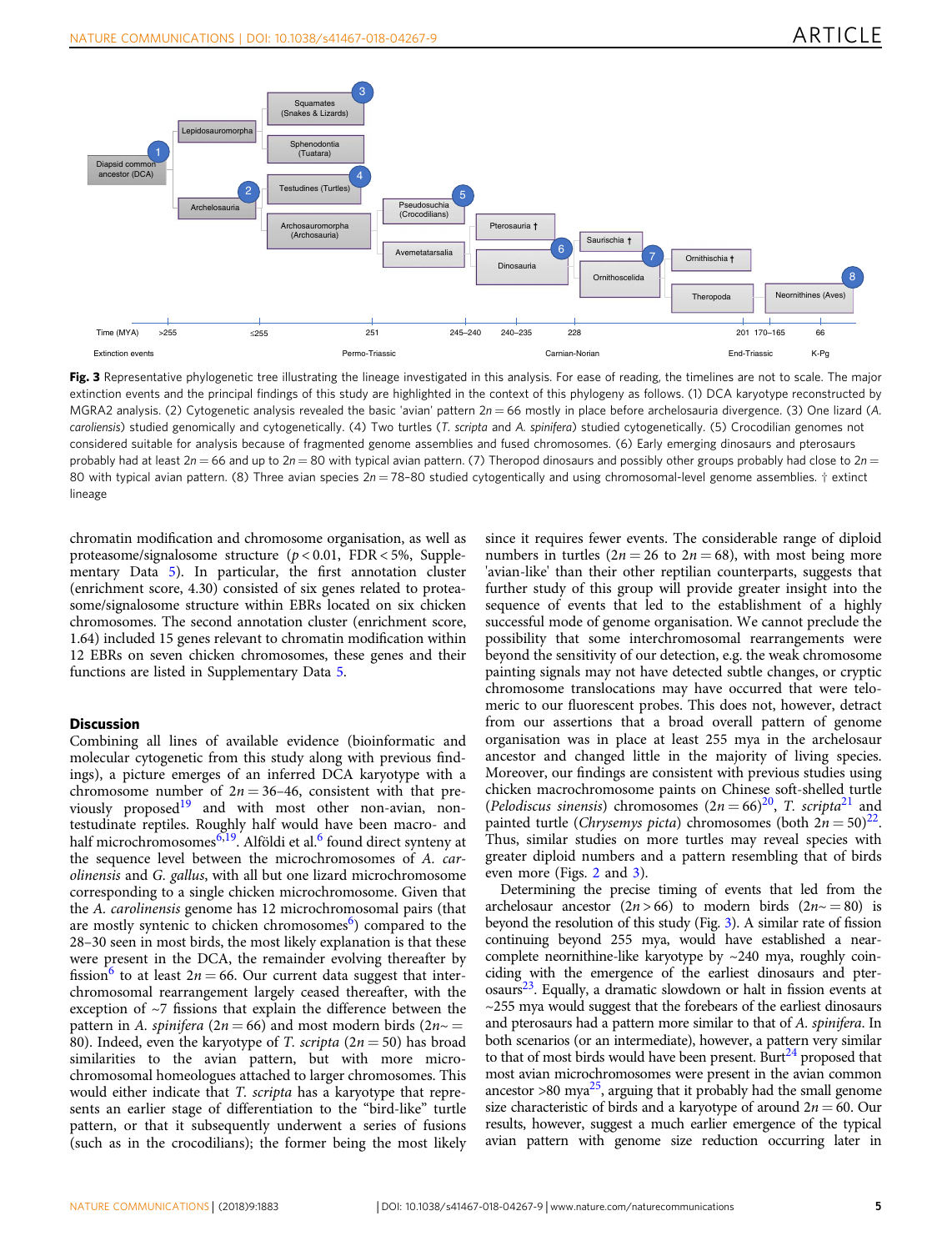archosaur or theropod evolution<sup>[24](#page-7-0)</sup>. Indeed Uno et al.<sup>[26](#page-7-0)</sup> proposed that the archosauromorph ancestor may have had microchromosomes similar to the turtle but did not specify their nature.

Our results suggest that, aside from  $\sim$ 7 fissions, the primary mechanism for chromosomal rearrangement in the avian stem lineage after 255 mya was intrachromosomal (e.g. inversions). Reconstructed CARs, when compared to extant genomes, resulted in the identification of rearrangements between the DCA and chicken (G. gallus) genomes, modelling 49 inversion events. This, however, is almost certainly an underestimate due to the paucity of sequence coverage in some areas, including the smallest avian microchromosomes. Rates of change are not easy to determine, but there is some evidence of intrachromosomal change speeding up in modern birds, even in the chicken, which is thought to be very similar chromosomally to the avian common ancestor $27$ . Increased intrachromosomal change has been reported in specific groups, with several studies suggesting that the greatest rates would be found in passerines (compared to other birds) $1,4,28$  $1,4,28$  $1,4,28$ , the group containing most avian species. It is perhaps reasonable to speculate therefore that bursts of speciation may have also been accompanied by increased rates of intrachromosomal rearrangement in other non-avian dinosaur lineages.

Within the multispecies HSBs, we identified significant enrichments for GO terms relevant to transmembrane transport (symport) and signalling, synapse/neurotransmitter transport, nucleoside metabolism and use, cell morphogenesis and cytoskeleton and sensory organ development (Supplementary Data 4). HSBs are often enriched for GO terms related to phenotypic fea-tures that remain constant<sup>[29](#page-7-0)</sup> and the results presented here are consistent with this hypothesis. Sankoff $30$  however stated that EBRs are where the 'action' in genome evolution lies and, previously, we found that GO terms in avian EBRs associated with specific adaptive features, e.g. enrichment for forebrain development in the budgerigar EBRs (consistent with vocal-learning)<sup>[4](#page-7-0)</sup>. In the current study, we identified significant enrichments in genes and single GO terms relevant to chromatin modification, chromosome organisation and proteasome/signalosome structure in EBRs (Supplementary Data 5). This illustrates some parallels to recent findings in rodents where chromosomal changes were associated with open chromatin $27$ . Most of the 15 genes found in this GO term were related to control of gene expression. Transcription factors modify chromatin by making it accessible during transcription and this is noteworthy because EBRs rearrange transcription factor genes. This might affect expression of other genes of the same pathway. Interestingly, two of these genes showed a different expression pattern between birds and mammals, HDAC8 involved in early embryo development<sup>[31](#page-7-0)</sup> and PRMT8 expressed in brain<sup>[32](#page-7-0)</sup>. These results suggest a correlative link between chromosomal and morphological changes among species, mediated by rearranging genes controlling the expression of developmental pathways.

Estimates of non-avian dinosaur genome size, based on osteocyte sizes inferred from bone histology, identified a distinction between small, characteristically avian, genomes in theropods and sauropodomorphs vs. much larger ornithischian genomes $33$ . These results were interpreted as supporting the hypothesis that small genome size and low repeat content was a genomic exaptation that preceded and facilitated the endothermic metabolic demands of birds, e.g. for flight<sup>[34](#page-7-0)</sup>. It was further hypothesised that the avian karyotype evolved in response to a reduction in genome size in birds<sup>[34](#page-7-0)</sup>. This theory was subsequently challenged by a study that suggested that a decline in overall genome size occurred in non-volant dinosaurs<sup>[33](#page-7-0)</sup>. Here, we propose further that an avian-like karyotype not only predated the origin of flight but evolved well before, and independent of any,

purported genome size reduction. Nonetheless, we note that there may be an association between genomes with fewer chromosomes (and no microchromosomes) and larger genome sizes around 2.5–3 Gb, as in mammals $35$  and crocodilians<sup>[15](#page-7-0)</sup>. More repetitive elements could provide substrates for interchromosomal rearrangement, which is commonplace in mammals but rare in birds, and it has been suggested that an avian karyotype provides fewer opportunities for interchromosomal rearrangement due to the existence of fewer recombination hotspots (despite an overall higher recombination rate)<sup>[36](#page-7-0),[37](#page-7-0)</sup>, repeat structures<sup>[12](#page-7-0),[38](#page-7-0),[39](#page-7-0)</sup> and endogenous retroviruses<sup>[2,4,40](#page-7-0)</sup>. Therefore, although flight evolution might be correlated with smaller genome size (consider pterosaurs vs. other avemetatarsalians $41$ ; bats vs. other mam- $mals<sup>34</sup>$  $mals<sup>34</sup>$  $mals<sup>34</sup>$  and strong vs. weak flying/ flightless birds<sup>[42](#page-7-0)</sup>), other mechanisms are clearly involved. Specifically, the formation of an avian-like karyotype long before the evolution of flight suggests neither a causative, nor a correlative link between the two.

Stasis of this karyotypic structure for >255 million years nonetheless suggests a highly successful mode of genome organisation that might have provided a blueprint for evolutionary success. The reasons for its persistence are speculative but might be due to its ability, facilitated by many chromosomes, including microchromosomes with high recombination rates, to generate variation, the substrate of natural selection. A larger number of small chromosomes inherently generate variation through increased genetic recombination and increased random chro-mosome segregation. Burt<sup>[24](#page-7-0)</sup> suggested that a higher recombination rate has also contributed to the unique genomic features seen in microchromosomes such as high GC-content, low repeat content and high gene-density, which subsequently led to its maintenance. Variation, in turn, facilitates rapid adaptation and may therefore have contributed to wide phenotypic variation, in extant animals represented by >10,000 species of birds ( $2n \sim$  = 80), >300 species of turtles  $(2n < 68)$  and, quite possibly, a large number of non-avian dinosaurs also. Of course, a karyotype with many, tiny chromosomes is not the only means by which variation can be generated (genic, epigenetic and interchromosomal variation all are mechanisms reported in other groups): indeed, amphibians display enormous phenotypic variation but possess relatively few chromosomes. Nonetheless, the above may explain the apparent paradox of a group with very little interchromosomal change, but incredible phenotypic diversity.

In conclusion, any 'dinosaur genomics' effort of this type is limited to reconstructing common ancestors (e.g. of birds and crocodilians), along with other nodes that have extant descendants (e.g. Archelosauria, Diapsida etc.) and inferring the most parsimonious set of events that led to extant animals. With this in mind, few studies have attempted to infer the nature of the gross structural genomic changes that occurred from the DCA, to the archelosaur ancestor, to birds. Given our data, it is perhaps not an unreasonable speculation that, if we had the opportunity to make metaphase chromosomes from tissue of non-avian theropods, both karyotypic and molecular cytogenetic analysis (genome size aside) would reveal little difference from a modern chicken, duck or ostrich (or at least a spiny soft-shelled turtle), i.e.  $2n = 66-80$ in the majority of species. Of course, we cannot preclude the possibility that certain groups of non-avian dinosaurs underwent significant interchromosomal change, as these are known to occur among extant avian dinosaurs (kingfishers $43$  (fissions), parrots $44$ and falcons<sup>[5](#page-7-0)</sup> (fusions) are modern examples). Rather than being simply interesting descriptions of inferred karyotypes, therefore, we propose that the overall genome organisation and evolution of dinosaur chromosomes (inclusive of the avian radiation) might have been a major contributing factor to their morphological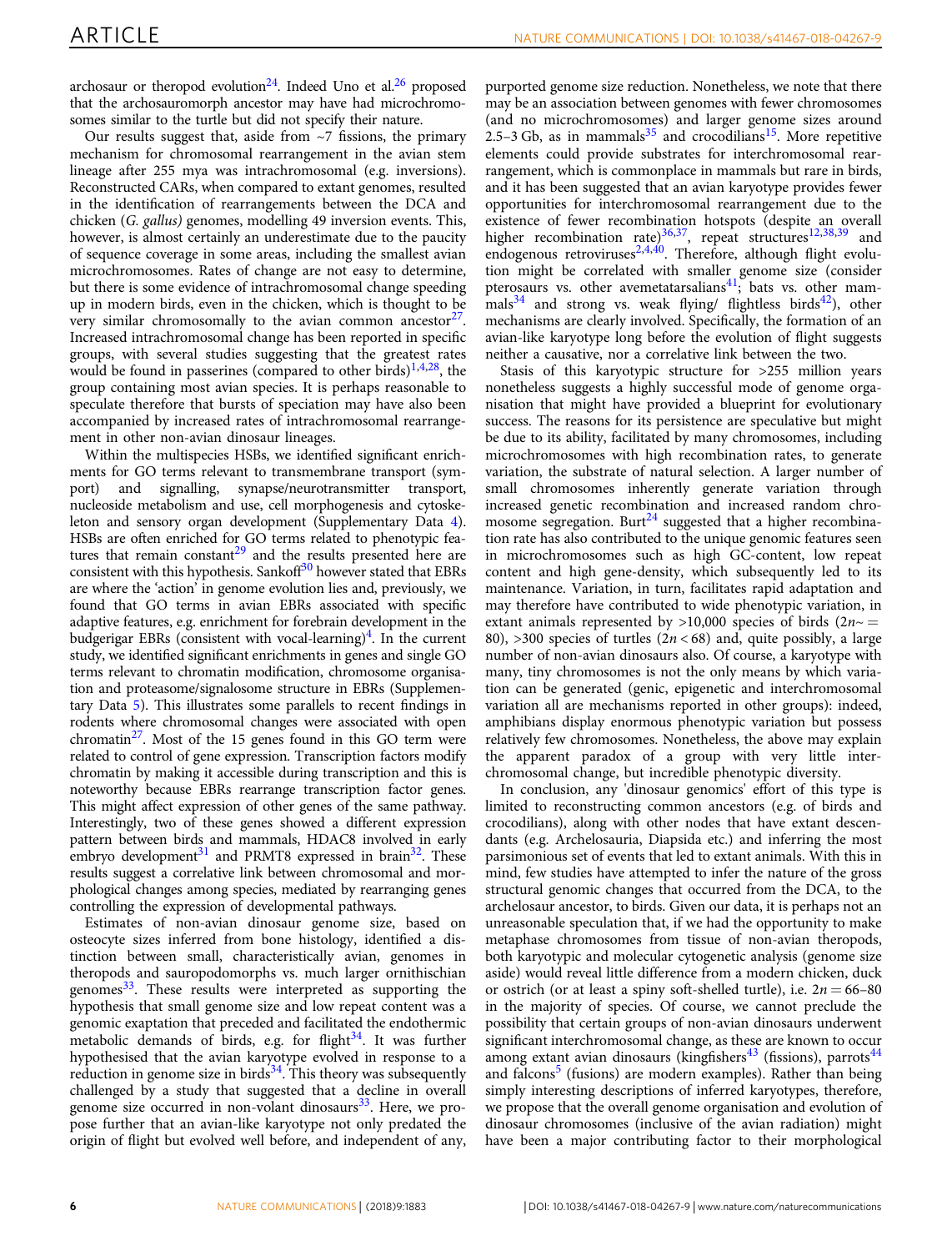<span id="page-7-0"></span>disparity, physiology, high rates of morphological change<sup>45</sup> and ultimate survival. In other words, we have an apparent paradox of a highly stable karyotype that is rarely changing, nonetheless contributing to great morphological diversity. We already believed this to be the case for the great phenotypic diversity we see in birds; the current results however suggest that the karyotype may have contributed to species diversity in non-avian dinosaurs also. Moreover, the evidence that the karyotype had deeper origins than previously appreciated is congruent with other recent discoveries about dinosaur morphology, demonstrating that features previously thought to be characteristic of crown-group birds only (e.g. feathers and pneumatised skeletons) arose first among more ancient dinosaur or archosaurian ances- $\arccos^{23,46}$ . Dinosaurs have pervaded popular culture and the creative arts, perpetuated, in part, through film, television, press and literature. Their dominance for many millions of years, their radiations following two mass extinction events and, despite being almost wiped out by a third (the K–Pg meteor impact), their persistence as a highly diverse and speciose clade (extant  $\frac{1}{47}$  has fascinated scientists since the very earliest discoveries. Of course, many of the evolutionary changes were in response to a rapidly changing environment. Whether a disproportionate advantage was offered by having an 'avian-like' karyotype will be the subject of future studies and speculation.

### Methods

Cell culture and chromosome preparation. Chromosome preparations were established from fibroblast cell lines of the Caroline anole (A. carolinensis) ( $2n =$ 36), red-eared slider (*T. scripta*) ( $2n = 50$ ) and spiny soft-shelled turtle (*A. spinifera*) (2*n* = 66). Cells were cultured at 30 °C and 5% CO<sub>2</sub> in Alpha MEM (Fisher), supplemented with 10% fetal bovine serum (Gibco) and 1% Pen-Strep-L-gutamine (Sigma). Chromosome suspension preparation followed standard protocols, briefly, mitostatic treatment with colcemid at a final concentration of 5.0 μg/ml for 1 h at 40 °C was followed by hypotonic treatment with 75 mM KCl for 15 min at 37 °C and fixation with 3:1 methanol:acetic acid.

Selection of BACs. Chicken and zebra finch BACs were chosen for interspecies FISH experiments according to a range of criteria, including the proportion of conserved elements shared across multiple avian species. Due to the high degree of apparent genome conservation observed between avian and reptilian species, this set of BACs was applied to chromosome suspensions of the birds in this study and from A. carolinensis, T. scripta and A. spinifera.

Preparation of BAC clones for FISH. BAC clone DNA was isolated using the Qiagen Miniprep Kit (Qiagen) prior to amplification and direct labelling by nick translation. Probes were labelled with Texas Red-12-dUTP (Invitrogen) and FITC-Fluorescein-12-UTP (Roche) prior to purification using the Qiagen Nucleotide Removal Kit (Qiagen).

Fluorescence in situ hybridisation. Metaphase preparations were fixed to slides and dehydrated through an ethanol series (2 min each in 2×SSC, 70%, 85% and 100% ethanol at room temperature). Probes were diluted in a formamide buffer (Cytocell) with Chicken Hybloc (Insight Biotech) and applied to the metaphase preparations on a 37 °C hotplate before sealing with rubber cement. Probe and target DNA were simultaneously denatured on a 75 °C hotplate prior to hybridisation in a humidified chamber at 37 °C for 72 h. Slides were washed post hybridisation for 30 s in  $2 \times$  SSC/0.05% Tween 20 at room temperature, and then counterstained using VECTASHIELD anti-fade medium with DAPI (Vector Labs). Images were captured using an Olympus BX61 epifluorescence microscope with cooled CCD camera and SmartCapture (Digital Scientific UK) system. Fissions and/or translocations were detected if cross-species signals appeared on two different chromosomes on the species of interest, and fusions were identified where the signals appeared on a noticeable larger chromosome than the (usually chicken) chromosome from which it was derived. This was achieved by visual inspection aided by ImageJ analysis for the smaller chromosome.

Reconstruction of the DCA karyotype. In order to reconstruct the hypothetical DCA, we selected the following sequenced extant amniote genomes: four diapsids (three birds, one lizard) and one basal mammalian representative as an outgroup (grey short-tailed opossum, M. domestica; assembly MonDom5). The three avian genomes, chicken (G. gallus; assembly galGal4), mallard (A. platyrhynchos; assembly BGI\_duck\_1.0; chromosome-level assembly, Faraut et al., personal

communication) and zebra finch (T. guttata; assembly taeGut1), were also used to reconstruct the avian ancestor, in this case using the Carolina anole genome (A. carolinensis; assembly anoCar2) as the outgroup. In order to compare reptilian and avian genomes cytogenetically, we selected chicken BAC probes designed to work in FISH experiments on all avian and reptilian chromosomes<sup>5</sup>. By combining novel bioinformatic and FISH data produced for the current study with that of previous studies, we established, by inference, the most parsimonious explanation of the available data regarding the nature of the dinosaurian genome. Initial experiments designed to establish whether the sequenced crocodile genomes<sup>48</sup> were suitable outgroup species met with only limited success, given the fragmented nature of these assemblies. This, and the fact that the microchromosomes are fused in extant crocodilians ( $2n = 30$ ) meant that this genome assembly was not a suitable reference for our work; there was also no sufficiently well-assembled chromosome-level turtle genome available for analysis at the time of writing.

Alignment of multiple genomes and identification of HSBs and EBRs. Results from this study were generated from the alignment of the three best avian genomes assembled at a chromosomal level (chicken, mallard and zebra finch) along with the best-assembled reptile genome available assembled to a partial chromosomal level (Carolina anole) and one mammalian outgroup, grey short-tailed opossum (all genomes were aligned against chicken). The whole-genome sequences of the species of interest were aligned using LastZ and visualised using the interactive<br>genome browser Evolution Highway<sup>4, 49</sup>. Pairwise blocks of synteny were identified relative to chromosomes of the chicken, which served as a reference genome (galGal4). Genome alignments for the five species as inferred from sequence orthology maps were mapped against chicken chromosomes. The start and end coordinates of the contiguously aligned orthologous regions observed in all the species compared were used to define msHSBs at the 300-kb resolution. These msHSBs were assigned to and subsequently sorted in individual chromosomes in each species according to their location, orientation and sequential order.

Arrangement of ancestral diapsid and avian karyotypes. To reconstruct a putative ancestral DCA karyotype, the Multiple Genomes Rearrangements and Ancestors tool version 2 (MGRA2<sup>50</sup>; <http://mgra.bioinf.spbau.ru/>), was used as follows: based on pairwise alignments for mallard, zebra finch, Carolina anole, and grey short-tailed opossum visualised relative to the chicken, a set of respective msHSBs was generated as referred to above. In this case, the orthology map of the opossum was used as an input for the MGRA programme and included in the analysis as an outgroup. The five species-specific msHSB sets served as MGRA2 inputs for individual genomes which then produced a series of CARs representing the most likely ancestral configuration for the species identified in both hypothetical diapsid and avian ancestors.

Genome rearrangement analysis. To reconstruct the chromosomal changes that occurred between the groups, we used the MGR and Genome Rearrangements In Man and Mouse (GRIMM tools<sup>51</sup>; [http://grimm.ucsd.edu/\)](http://grimm.ucsd.edu/). MGRA2 outputs served as MGR/GRIMM inputs to trace the most parsimonious scenarios for evolutionary changes in two scenarios: first, the intrachromosomal and interchromosomal rearrangements that might have occurred from the hypothetical diapsid ancestor to the avian one and second, those rearrangements that may have occurred between the avian ancestor and the extant species.

Identification of gene ontology enrichment terms in HSBs and EBRs. Gene lists for msHSBs and archosaur EBRs were extracted from the Ensembl BioMart data system using chicken as the reference. With the chromosome-level assemblies available on Evolution Highway, definitions of EBRs are only possible for the archosaur ancestor. Since human genes are best annotated, the gene lists derived from chicken were matched to orthologous human genes and filtered for homology type and orthology confidence, leaving only those genes that were one-to-one orthologues. Background gene lists were also generated using all chicken–human orthologues with the maximum orthology confidence. The first two background gene lists tested covered all assembled chicken chromosomes and the second two lists only included results for 19 of the chicken chromosomes where the msHSBs and EBRs were found. In addition, in order to test whether genes with low gene identity matches affected the GO analysis, thresholds of 70, 60 and 50% homology at nucleotide level for the orthologue gene lists were set and the resulting GO outputs were compared. Based on these tests, the 70% gene identity threshold was selected for generating the msHSB/EBR gene lists, and the 19-chromosome list with all orthologous genes was used for the background GO analysis list. Gene lists were used as inputs for the web-based functional annotation tool DAVID<sup>52</sup> using human Ensembl Gene ID as the list identifier and subsequently analysed using the Functional Annotation Clustering tool. Cluster data from each gene list output were downloaded into Microsoft Excel and filtered using an enrichment score of ≥ 1.3 and a  $p$ -value < 0.05 to edit the list for clusters considered to be significant. In addition, Functional Annotation Chart reports containing single GO terms and their associated genes were generated using the same gene lists. The latter information was also taken into account to identify significant GO terms for the tested gene lists, especially in situations when the Functional Annotation Clustering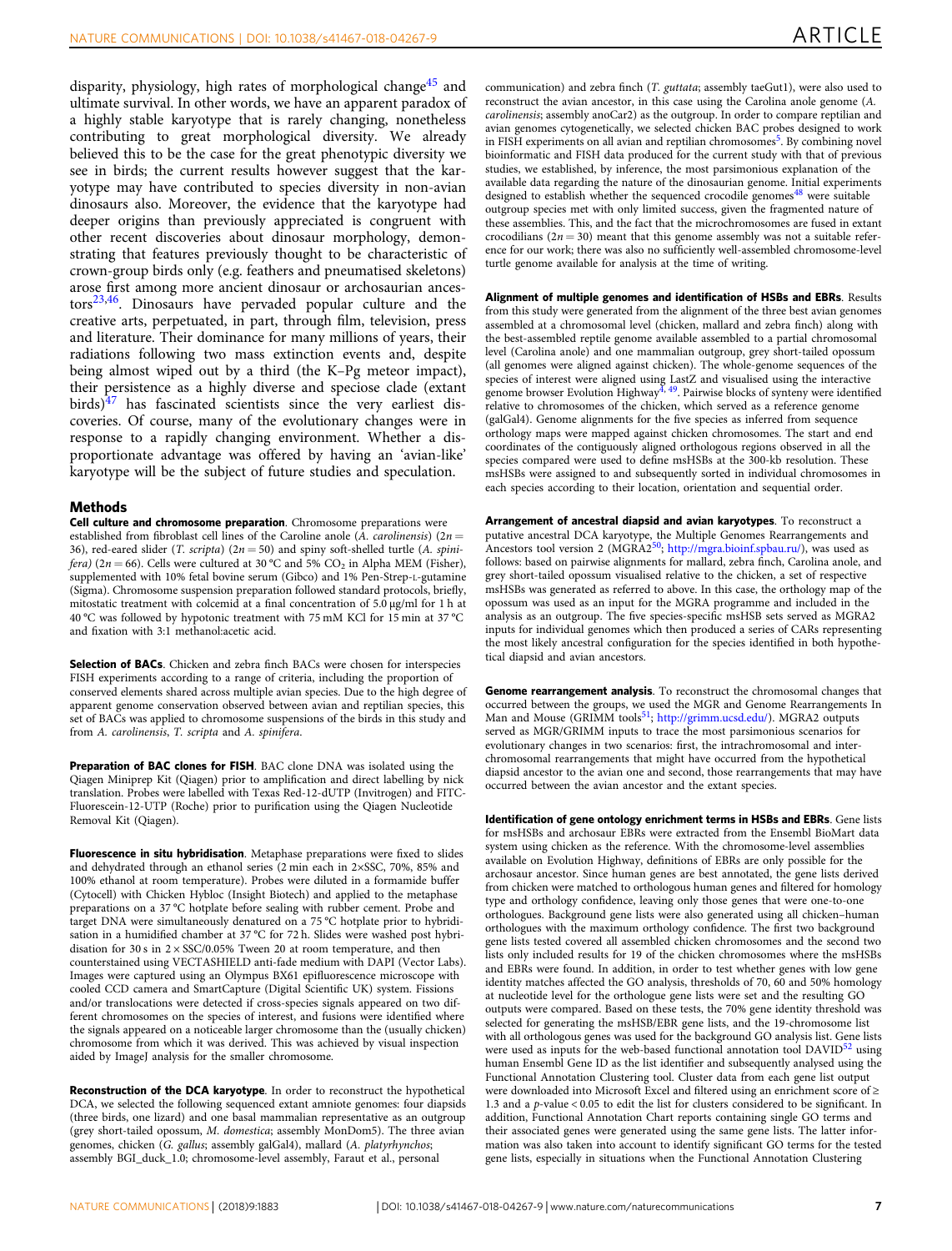analysis did not result in any significant gene–GO term enrichment groups. In order to correct for multiple sampling error, a FDR threshold of 5% was used. Finally, individual lists of genes that fit the GO criteria were manually curated and their function established, initially from Ensembl and thereafter from the original publications that described their isolation and analysis.

Data availability. The authors declare that the data supporting the findings of this study are available within the paper (and its supplementary information files).

Received: 4 December 2017 Accepted: 12 April 2018 Published online: 21 May 2018

### References

- 1. Zhang, G. et al. Comparative genomics reveals insights into avian genome evolution and adaptation. Science 346, 1311–1320 (2014).
- 2. Romanov, M. N. et al. Reconstruction of gross avian genome structure, organization and evolution suggests that the chicken lineage most closely resembles the dinosaur avian ancestor. BMC Genomics 15, 1060 (2014).
- 3. Benton, M. J. et al. Constraints on the timescale of animal evolutionary history. Palaeontol. Electron. 18, 1-106 (2015).
- 4. Farré, M. et al. Novel insights into chromosome evolution in birds, archosaurs, and reptiles. Genome Biol. Evol. 8, 2442–2451 (2016).
- 5. Damas, J. et al. Upgrading short-read animal genome assemblies to chromosome level using comparative genomics and a universal probe set. Genome Res. 27, 875–884 (2017).
- 6. Alföldi, J. et al. The genome of the green anole lizard and a comparative analysis with birds and mammals. Nature 477, 587–591 (2011).
- 7. Hillier, L. W. et al. Sequence and comparative analysis of the chicken genome provide unique perspectives on vertebrate evolution. Nature 432, 695–716 (2004).
- 8. Rao, M. et al. A duck RH panel and its potential for assisting NGS genome assembly. BMC Genomics 13, 513 (2012).
- 9. Nadeau, J. H. & Taylor, B. A. Lengths of chromosomal segments conserved since divergence of man and mouse. Proc. Natl Acad. Sci. USA 81, 814–818 (1984).
- 10. Pevzner, P. & Tesler, G. Human and mouse genomic sequences reveal extensive breakpoint reuse in mammalian evolution. Proc. Natl Acad. Sci. USA 100, 7672–7677 (2003).
- 11. Larkin, D. M. et al. A cattle–human comparative map built with cattle BAC-ends and human genome sequence. Genome Res. 13, 1966–1972 (2003).
- Warren, W. C. et al. A new chicken genome assembly provides insight into avian genome structure. G3 7, 109–117 (2017).
- 13. Warren, W. C. et al. The genome of a songbird. Nature 464, 757–762 (2010).
- 14. Mikkelsen, T. S. et al. Genome of the marsupial Monodelphis domestica reveals
- innovation in non-coding sequences. Nature 447, 167–177 (2007). 15. St John, J. A. et al. Sequencing three crocodilian genomes to illuminate the evolution of archosaurs and amniotes. Genome Biol. 13, 415 (2012).
- 16. Shaffer, H. B. et al. The western painted turtle genome, a model for the evolution of extreme physiological adaptations in a slowly evolving lineage. Genome Biol. 14, R28 (2013).
- 17. Srikulnath, K., Thapana, W. & Muangmai, N. Role of chromosome changes in Crocodylus evolution and diversity. Genomics Inform. 13, 102 (2015).
- Griffin, D. K. et al. Micro- and macrochromosome paints generated by flow cytometry and microdissection: tools for mapping the chicken genome. Cytogenet. Cell Genet. 87, 278–281 (1999).
- 19. Beçak, W., Beçak, M. L., Nazareth, H. R. S. & Ohno, S. Close karyological kinship between the reptilian suborder Serpentes and the class Aves. Chromosoma 15, 606–617 (1964).
- 20. Matsuda, Y. et al. Highly conserved linkage homology between birds and turtles: bird and turtle chromosomes are precise counterparts of each other. Chromosom. Res. 13, 601–615 (2005).
- 21. Kasai, F., O'Brien, P. C. M., Martin, S. & Ferguson-Smith, M. A. Extensive homology of chicken macrochromosomes in the karyotypes of Trachemys scripta elegans and Crocodylus niloticus revealed by chromosome painting despite long divergence times. Cytogenet. Genome Res. 136, 303–307 (2012).
- 22. Badenhorst, D. et al. Physical mapping and refinement of the painted turtle genome (Chrysemys picta) inform amniote genome evolution and challenge turtle-bird chromosomal conservation. Genome Biol. Evol. 7, 2038–2050 (2015).
- 23. Baron, M. G., Norman, D. B. & Barrett, P. M. A new hypothesis of dinosaur relationships and early dinosaur evolution. Nature 543, 501–506 (2017).
- 24. Burt, D. W. Origin and evolution of avian microchromosomes. Cytogenet. Genome Res. 96, 97–112 (2002).
- 25. Cracraft, J. et al. Response to Comment on "Whole-genome analyses resolve early branches in the tree of life of modern birds". Science 349, 1460 (2015).
- 26. Uno, Y. et al. Inference of the protokaryotypes of amniotes and tetrapods and the evolutionary processes of microchromosomes from comparative gene mapping. PLoS ONE 7, e53027 (2012).
- 27. Capilla, L. et al. Mammalian comparative genomics reveals genetic and epigenetic features associated with genome reshuffling in Rodentia. Genome Biol. Evol. 8, 3703-3717 (2016).
- 28. Skinner, B. M. & Griffin, D. K. Intrachromosomal rearrangements in avian genome evolution: evidence for regions prone to breakpoints. Heredity 108, 37–41 (2011).
- 29. Larkin, D. M. et al. Breakpoint regions and homologous synteny blocks in chromosomes have different evolutionary histories. Genome Res. 19, 770–777  $(2009)$
- 30. Sankoff, D. The where and wherefore of evolutionary breakpoints. J. Biol. 8, 66  $(2009)$
- 31. Murko, C. et al. Expression of class I histone deacetylases during chick and mouse development. Int. J. Dev. Biol. 54, 1527–1537 (2010).
- 32. Wang, Y.-C. et al. Identification, chromosomal arrangements and expression analyses of the evolutionarily conserved prmt1 gene in chicken in comparison with its vertebrate paralogue prmt8. PLoS ONE 12, e0185042 (2017)
- 33. Organ, C. L., Shedlock, A. M., Meade, A., Pagel, M. & Edwards, S. V. Origin of avian genome size and structure in non-avian dinosaurs. Nature 446, 180–184 (2007).
- 34. Hughes, A. L. & Hughes, M. K. Small genomes for better flyers. Nature 377, 391–391 (1995).
- 35. Kapusta, A., Suh, A. & Feschotte, C. Dynamics of genome size evolution in birds and mammals. Proc. Natl Acad. Sci. USA 114, E1460–E1469 (2017).
- 36. Kawakami, T. et al. A high-density linkage map enables a second-generation collared flycatcher genome assembly and reveals the patterns of avian recombination rate variation and chromosomal evolution. Mol. Ecol. 23, 4035–4058 (2014).
- 37. Smeds, L., Mugal, C. F., Qvarnström, A. & Ellegren, H. High-resolution mapping of crossover and non-crossover recombination events by wholegenome re-sequencing of an avian pedigree. PLoS Genet. 12, e1006044 (2016).
- Gao, B. et al. Low diversity, activity, and density of transposable elements in five avian genomes. Funct. Integr. Genom. 17, 427–439 (2017).
- 39. Mason, A. S., Fulton, J. E., Hocking, P. M. & Burt, D. W. A new look at the LTR retrotransposon content of the chicken genome. BMC Genomics 17, 688 (2016).
- 40. Cui, J. et al. Low frequency of paleoviral infiltration across the avian phylogeny. Genome Biol. 15, 539 (2014).
- 41. Organ, C. L. & Shedlock, A. M. Palaeogenomics of pterosaurs and the evolution of small genome size in flying vertebrates. Biol. Lett. 5, 47–50 (2009).
- 42. Gregory, T. R. in The Evolution of the Genome (ed. Gregory, T. R.) 3–87 (Elsevier, New York City, NY, 2005).
- 43. Christidis, L. Animal Cytogenetics 4: Chordata 3 B: Aves. (Gebrüder Borntraeger, Berlin, 1990).
- 44. Nanda, I., Karl, E., Griffin, D. K., Schartl, M. & Schmid, M. Chromosome repatterning in three representative parrots (Psittaciformes) inferred from comparative chromosome painting. Cytogenet. Genome Res. 117, 43–53 (2007).
- 45. Berv, J. S. & Field, D. J. Genomic signature of an avian Lilliput Effect across the K-Pg extinction. Syst. Biol. 67, 1–13 (2018).
- 46. Zhou, Z. The origin and early evolution of birds: discoveries, disputes, and perspectives from fossil evidence. Naturwissenschaften 91, 455–471 (2004).
- 47. Barrowclough, G. F., Cracraft, J., Klicka, J. & Zink, R. M. How many kinds of birds are there and why does it matter? PLoS ONE 11, e0166307 (2016).
- 48. Green, R. E. et al. Three crocodilian genomes reveal ancestral patterns of evolution among archosaurs. Science 346, 1254449 (2014).
- 49. Murphy, W. J. et al. Dynamics of mammalian chromosome evolution inferred from multispecies comparative maps. Science 309, 613–617 (2005).
- 50. Avdeyev, P., Jiang, S., Aganezov, S., Hu, F. & Alekseyev, M. A. Reconstruction of ancestral genomes in presence of gene gain and loss. J. Comput. Biol. 23, 150–164 (2016).
- 51. Bourque, G. & Pevzner, P. A. Genome-scale evolution: reconstructing gene orders in the ancestral species. Genome Res. 12, 26–36 (2002).
- 52. Dennis, G. Jr et al. DAVID: database for annotation, visualization, and integrated discovery. Genome Biol. 4, P3 (2003).

#### Acknowledgements

This work was supported in part by the Biotechnology and Biological Sciences Research Council (BB/K008161/1 to D.K.G. and BB/K008226/1 and BB/J010170/1 to D.M.L.).

#### Author contributions

R.E.O'.C. was the post-doc lead on the project, providing the first draft of the manuscript and performing the bulk of the experimental work. L.G.K. assisted with the cytogenetic work, while M.N.R., J.D. and M.F. contributed to the bioinformatic analysis. P.M.B., M. F.-S. and N.V. provided much needed insight into the nature of chromosome changes, essential material (M.F.-S. and N.V.) and insight into diapsid taxonomy and biology (P. M.B.). D.M.L. and D.K.G. were the academic leads on the manuscript, D.M.L. with an